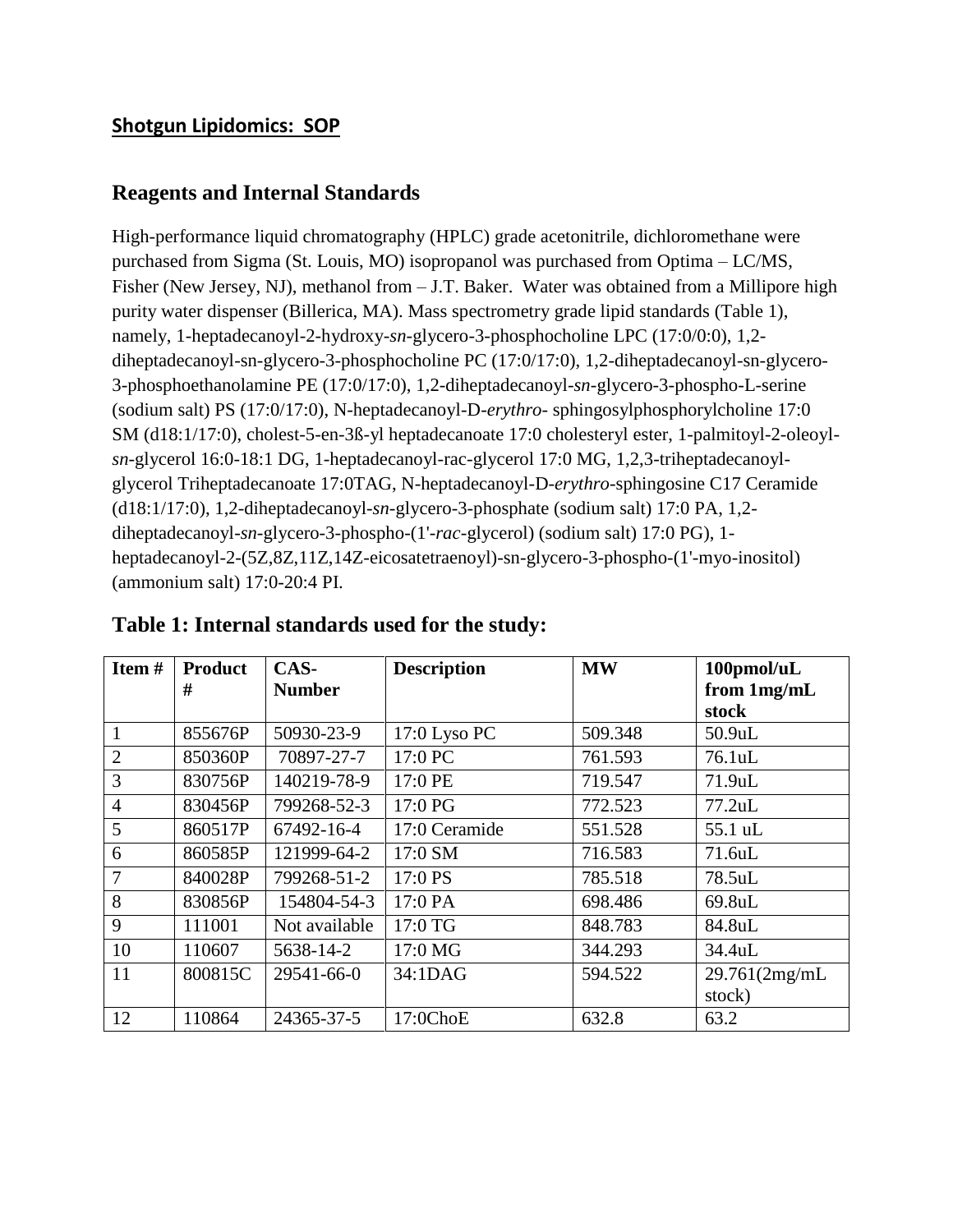# **Preparation of 100pmol/uL Stock in 1mL from 1mg/mL stock solutions:**

50.6uL Lyso PC, 76.1uL PC, 71.9uLPE, 77.2uL PG, 55.1uL ceramide, 71.6uL Sm, 78.6uLPS, 69.8uL PA, 84.8uL TG, 43.4uL and MG 30ul and DAG 29.7 and 63.8 uL ChoE pipetted out from corresponding 1mg/mL stock solutions. Total 764uL +236uL Buffer (CHCl3:MeOH 2:1)  $=100$ pmol/uL

## **Sample preparation for mass spectrometry analysis:**

All samples will be maintained at  $-80^{\circ}$ C until analyzed. The lipids were extracted using a modified Bligh-Dyer method. The extraction will be carried using 2:2:2 volume ratio of water/methanol/dichloromethane at room temperature after spiking internal standards lipids (17:0LPC, 17:0PC, 17:0PE, 17:0PG, 17:0 ceramide, 17:0SM, 17:0PS, 17:0PA, 17:0TG, 17:0MG and 17.0-20.4 PI). The organic layer will be collected and dried completely under nitrogen. Prior to mass spectrometry analysis, the dried extract was resuspended in 100 μL of Buffer B (10:90 ACN/IPA)) containing 10mM ammonium acetate and analyzed using LC-MS based lipidomics.

## **Sample extraction Protocol:**

- 1. 50uL plasma was transferred 1.7mL eppendroff tubes.
- 2. 50uL Pooled human plasma and 50uL Pool of Test samples used as QC and Pooled internal standard were used for instrument performance
- 3. 200uL 0.15M KCl in water, 400uL Methanol, 200uL dichloromethane and 1uL acetic acid were added, mixed well.
- 4. Equimolar 10uL (from 100pmol/uL stock) internal standard containing 10 different lipids (17:0LPC, 17:0PC, 17:0PE, 17:0PG, 17:0 ceramide, 17:0SM, 17:0PS, 17:0PA, 17:0TG 17:0MG and 34:1 DAG) Mix and 20uL 17:0PI (LM-1802)
- 5. Add 200uL water and 200uL dichloromethane.
- 6. Vortex gently, left at RT for 5 minutes.
- 7. Centrifuge at 4000RPM for 5 minutes at RT.
- 9. Carefully collect organic layer (lower) containing lipids.
- 10. Dried under N2 for 1. 30 minutes.
- 11. Reconstitute with 100ul buffer B (85%IPA+5%H2O+10%ACN)
- 12. 5uL injected into MS both positive and negative mode.

# **Internal Standards and Quality Controls**

The lipid stock solutions were prepared by weighing an exact amount of the lipid internal standards in a Chloroform/MeOH/H2O as prescribed by Avanti Polar Lipids (Alabaster, AL) resulting in a concentration of about 1mg/mL and were stored at -20 °C. For analysis, the stock solutions were further diluted to 100pmol/uL by mixing of appropriate volume of each internal standard s LPC 17:0/0:0, PG 17:0/17:0, PE 17:0/17:0, PC 17:0/17:0 and TG 17:0/17:0/17:0, PG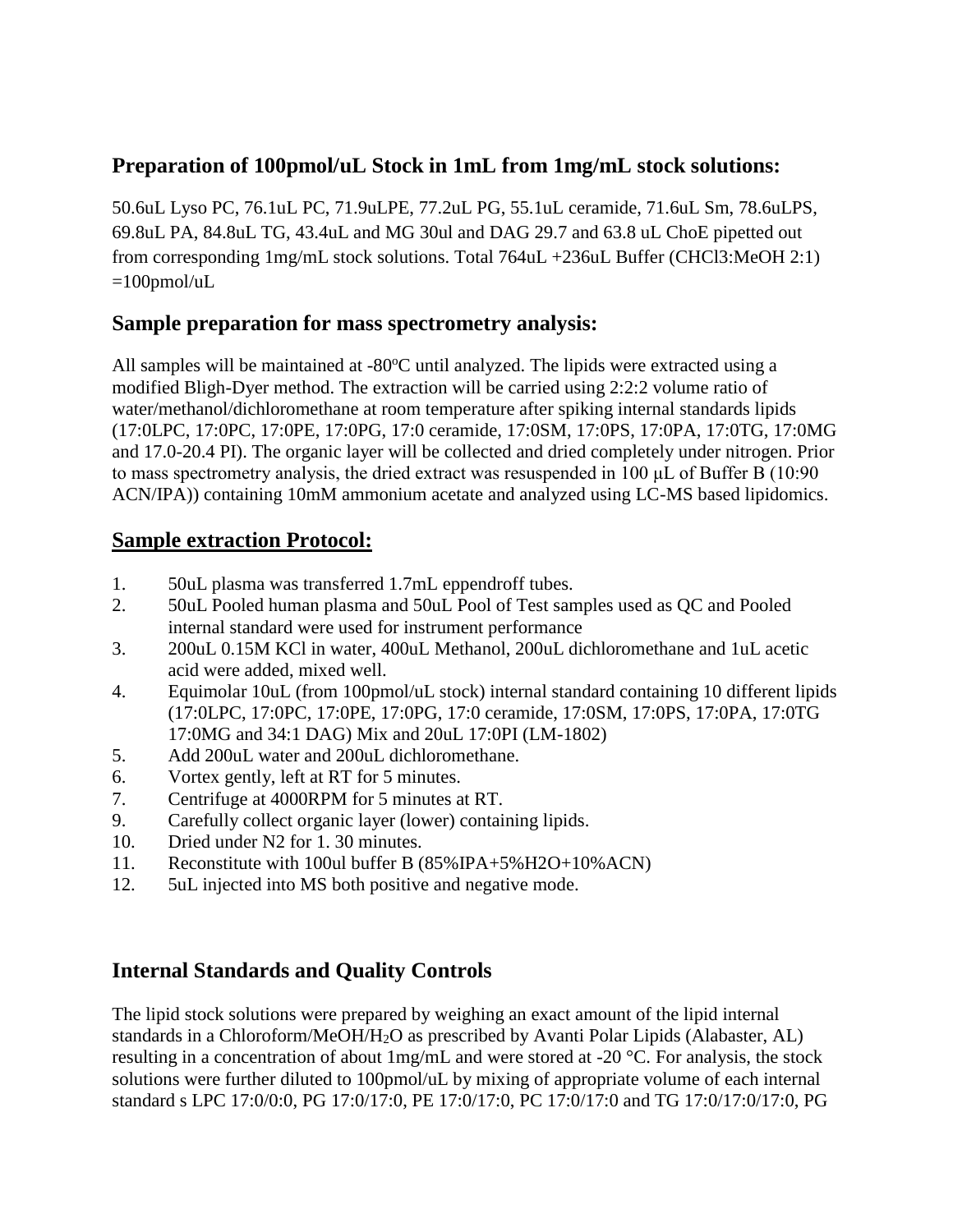17:0/17:0, PE 17:0/17:0, PC 17:0/17:0, and TG 17:0/17:0/17:0. 17:0-20:4 was purchased and used as such.

Two kinds of controls will be used to monitor the sample preparation and mass spectrometry. To monitor instrument performance, 10 μL of a dried matrix-free mixture of the internal standards, reconstituted in 100 μL of buffer B (90%IPA:10%ACN in 10mM NH4OAc) was analyzed. In addition, to monitor the lipid extraction process we used either pooled plasma samples or a pool of small aliquots of test samples extracted with spiked internal standards will be run along with test samples. Internal standards will also be spiked into test samples during the extraction process.

#### **Data Dependent LC-MS/MS Analysis**

Chromatographic separation was performed on a Shimadzu CTO-20A Nexera X2 UHPLC systems equipped with a degasser, binary pump, thermostatted autosampler, and column oven (all from Shimadzu). The column heater temperature was maintained at 55oC. The injection volume was 5 μL for all analyses. For lipid separation, the lipid extract is injected onto a 1.8 μm particle  $50 \times 2.1$  mm id Waters Acquity HSS T3 column (Waters, Milford, MA) which is heated to 55 $^{\circ}$ C. Elution is performed using acetonitrile / water (40:60, v/v) with 10 mM ammonium acetate as solvent A and acetonitrile / water / isopropanol (10 :  $5 : 85$  v/v) with 10 mM ammonium acetate as solvent B. Column is equilibrated for 3 min before the next injection making total run time 14 min. The flow rate was 0.400uL/min. The data acquisition of each sample was performed in both positive and negative ionization modes, using a TripleTOF 5600 equipped with a Turbo  $V^{TM}$  ion source (AB Sciex, Concord, Canada). Column effluent was directed to the ESI source. The source voltage was set to 5500V for positive ionization and 4500V for negative ionization mode. The declustering potential (DP) was 60 V and source temperature was  $450^{\circ}$ C for both modes. The curtain gas flow, nebulizer, and heater gas were set to 30, 40, and 45 arbitrary units. The instrument was set to perform one TOF MS survey scan (150 ms) and 15 MS/MS scans with a total duty cycle time of 2.4 s. The mass range of both mode was 50-1200 m/z. Acquisition of MS/MS spectra was controlled by data dependent acquisition (DDA) function of the Analyst TF software (AB Sciex, Concord, Canada) with application of following parameters—dynamic background subtraction, charge monitoring to exclude multiply charged ions and isotopes, and dynamic exclusion of former target ions for 9 s. Rolling collision energy was set whereby the software calculated the CE value to be applied as a function of m/z.

Mass accuracy was maintained by the use of an automated calibrant delivery system (AB Sciex, Concord, Canada) interfaced to the second inlet of the DuoSpray source. Calibrations were performed at the start of a workday or whenever ionization polarity was changed.

Pooled human plasma sample and pooled experimental sample (prepared by combining small aliquots of all client's samples) are used to control the quality of sample preparation and analysis. Randomization scheme is used to distribute pooled samples within the set. Mixture of pure authentic standards is used to monitor the instrument performance on a regular basis.